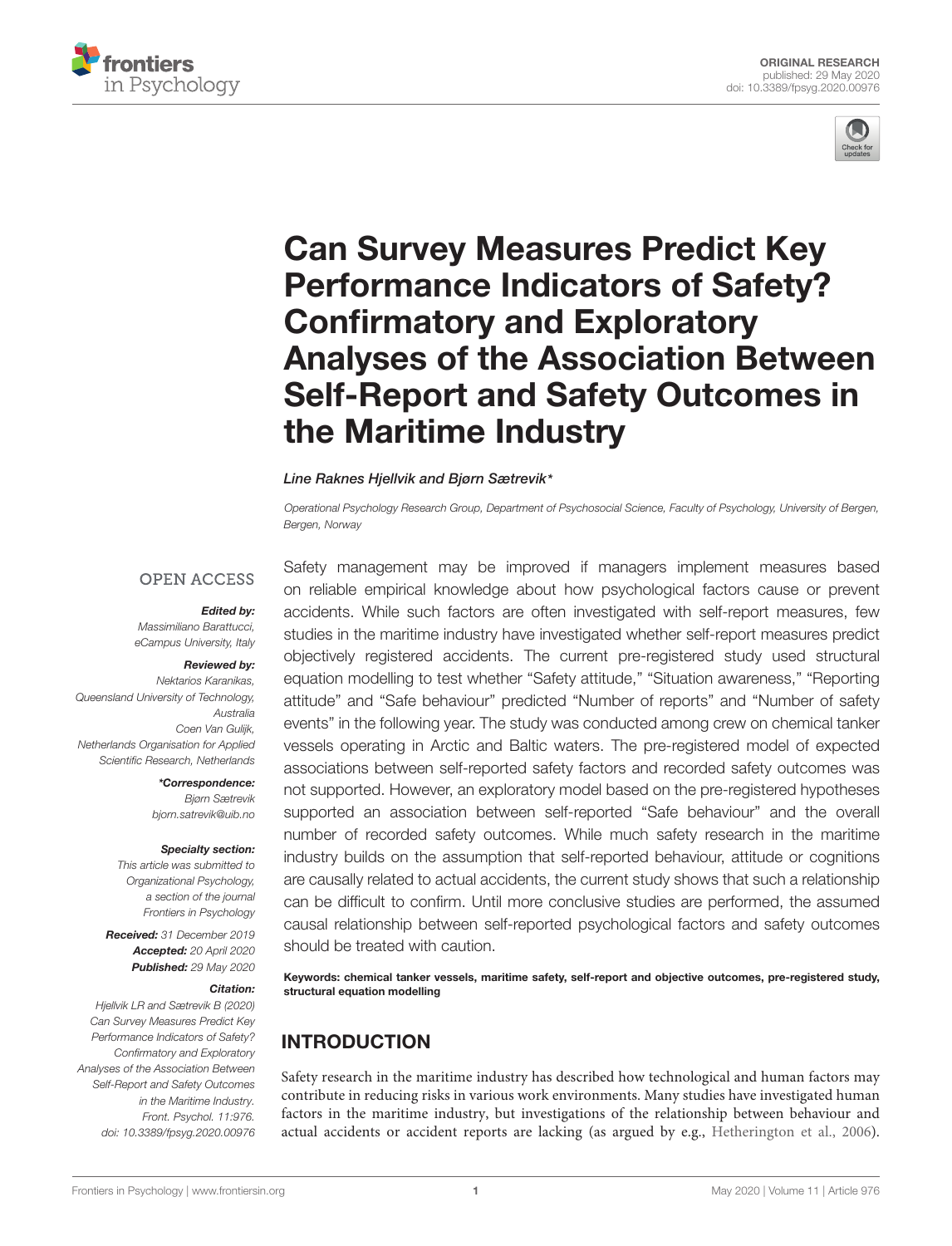Various approaches have been applied to investigate human factors, errors, reliability and variability relevant for safety, such as the Human Factors Analysis and Classification System [\(Celik](#page-9-0) [and Cebi,](#page-9-0) [2009;](#page-9-0) [Chauvin et al.,](#page-10-1) [2013\)](#page-10-1), Functional Resonance Analysis Method [\(de Vries,](#page-10-2) [2017;](#page-10-2) [Patriarca and Bergström,](#page-10-3) [2017\)](#page-10-3), human reliability analysis [\(Akyuz and Celik,](#page-9-1) [2015\)](#page-9-1) and surveys [\(Lu and Tsai,](#page-10-4) [2010;](#page-10-4) [Fenstad et al.,](#page-10-5) [2016;](#page-10-5) [Sandhåland et al.,](#page-10-6) [2017;](#page-10-6) [Nævestad et al.,](#page-10-7) [2019\)](#page-10-7). Surveys are a resource-efficient way of gathering the employees' perspectives, attitudes and experiences. It is thus possible to measure several variables simultaneously, which allows for a comprehensive analysis of the safety condition of an organisation and the relationships between various variables assumed to be related to safety. However, all self-report measures have limitations that bias the results and limit the conclusions and causal inferences. The object of the current study was therefore to investigate if factors previously identified as safety critical (see pre-print [Hjellvik et al.,](#page-10-8) [2019\)](#page-10-8) have an impact on employees' subsequent unwanted or dangerous behaviour.

The current study was conducted among crew on chemical tanker vessels (CTVs) operating in Arctic and Baltic waters. Work on CTVs may be characterised as hazardous with a potential for large-scale accidents that could have severe negative consequences [\(Arslan and Er,](#page-9-2) [2008\)](#page-9-2). Work aboard the vessels may be influenced by hydrodynamics, darkness and environmental conditions such as cold or warm weather. The crew work for long hours, are away from their homes for longer periods of time, and it may be difficult to achieve proper rest and relaxation while on board. Multinational crews are common in the maritime industry, and this could impact interpersonal communication and collaboration. Further, the crew are responsible for various technical operations and monitor the condition of chemical liquids to avoid incidents such as fire, corrosion, self-reaction and poisoning [\(Celik,](#page-9-3) [2010\)](#page-9-3). These risks have led to comprehensive regulation of work on CTVs, and requirements for competence and knowledge go beyond what is expected in other merchant fleets. Organisations with a high level of risk have a safety management system in order to monitor and react to how the safety level changes, and to enhance safety by improving relevant aspects of the sociotechnical work environment. System design, work-environment, personnel readiness and interpersonal and organisational factors should be considered in order to maintain safety on maritime vessels [\(Chauvin,](#page-10-9) [2011;](#page-10-9) [Ding et al.,](#page-10-10) [2014\)](#page-10-10).

# Individual Factors That May Impact **Safety**

### Safety Attitude and Reporting Attitude

An organisation's safety culture comprises features such as values, safety perceptions, competences, behaviour and attitudes [\(Chauvin,](#page-10-9) [2011\)](#page-10-9). Attitudes are the summarised product of affect and cognition, and attitude formation may be described as acceptance or rejection of an object [\(Crano and Prislin,](#page-10-11) [2006\)](#page-10-11). Both organisational and interpersonal factors may impact attitudes, and norms and incentives related to safety may be prevailing elements that contribute to individual beliefs about expected safety behaviour. [Ajzen](#page-9-4) [\(1991\)](#page-9-4) suggested that attitudes,

subjective norms and perceived control predict behaviour intentions with high accuracy. [Cox and Cox](#page-10-12) [\(1991\)](#page-10-12) found that safety attitudes were determined by evaluations and beliefs related to arrangements for safety, such as rules and procedures, scepticism and responsibility and risk. A more recent study from the health care sector has shown that measures of teamwork and safety climate, perceptions of management, satisfaction with work, working conditions and stress may be used to assess attitudes to safety [\(Sexton et al.,](#page-10-13) [2006\)](#page-10-13).The relationship between attitudes and behaviour is well-documented [\(Donald and Canter,](#page-10-14) [1994;](#page-10-14) [Rundmo and Hale,](#page-10-15) [2003\)](#page-10-15), and attitude to safety has been indicated to be a relevant mediator in a causal chain of safety critical factors in survey research [\(Hjellvik et al.,](#page-10-8) [2019\)](#page-10-8). This indicates that the crew's thoughts and beliefs about risks and organisational structures impact their self-reported work performance. However, there remains a need to investigate whether attitudes predict actual behaviour.

Further, the CTV crew's attitudes to the reporting system may influence their actual reporting behaviour. Reporting systems for incidents are often used in the maritime industry under the assumption that monitoring may highlight safety critical challenges such as system faults, human error, lack of system knowledge or excessive workload. Systematic reporting may allow for more effective and directed preventive measures. However, the reliability of reporting in the maritime industry has been shown to be of various quality [\(Storgård et al.,](#page-10-16) [2012\)](#page-10-16). Whether a given incident is reported depends on the employees' willingness to invest time and energy in writing accurate reports when an incident occurs. It is thus reasonable that the employee's feelings and thoughts about these systems influence their reporting behaviour and thus the frequency and quality of reports. Feedback and commitment from the management, repercussions and uncertainty about what incidents to report are some of the factors that may impact reporting motivation (see e.g., [Pfeiffer et al.,](#page-10-17) [2010](#page-10-17) for a proposition of antecedents). It is thus necessary to investigate whether psychological factors such as safety and reporting attitudes of crew on maritime vessels are associated with actual safety and reporting behaviour.

#### Situation Awareness

In addition to their attitudes, the crew's safe behaviour may also be determined by their ability to accurately detect and understand safety critical cues and anticipate further development of various scenarios that may follow given actions. The crew on CTVs have challenging work operations such as navigation, mooring, and handling and lifting of dangerous cargo. An operator needs to have an accurate online assessment of the current environment, where elements are discovered and assessed relative to other elements. This should facilitate a mental model where an operator has the necessary information to predict the potential outcomes of decisions, sometimes referred to as "situation awareness" (SA; [Endsley,](#page-10-18) [1995b\)](#page-10-18). Endsley described SA as a tripartite information process, where perception, understanding and prediction of a dynamic situation were represented by the term. SA reflects cognitions and knowledge about the current environment and is thus separated from both decision-making and actual behaviour. For crew on CTVs, perception of critical cues such as warning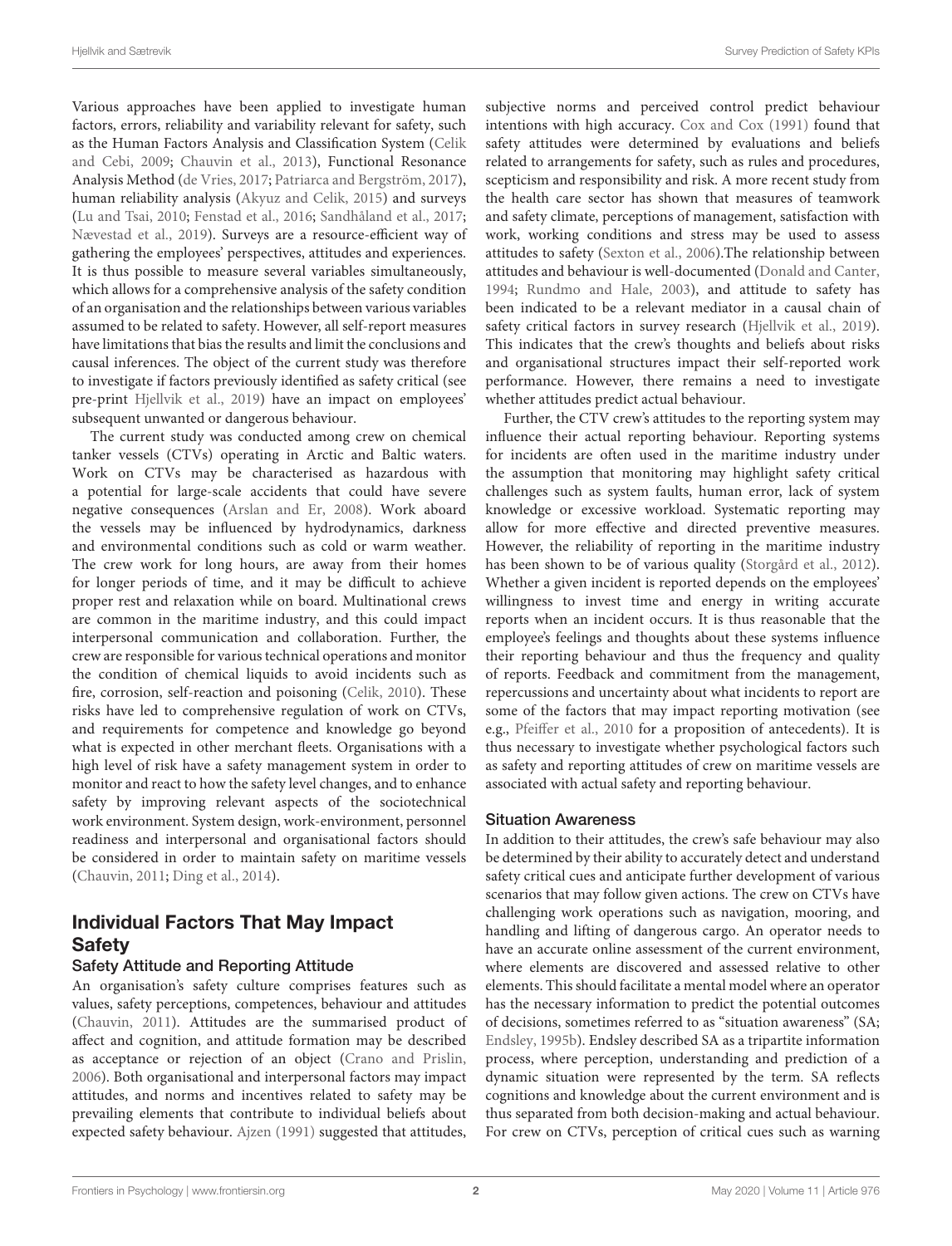signals for the status of the content of chemical cargo are vital for further decisions of handling such cargo. This requires that the operator has sufficient attention and knowledge about the system and that the work environment provides the operator with information that is suitable for the task and the operator's training and capacities. Accurate perception of relevant safety cues, and knowledge about the operative work environment, should provide a better basis for successful decisions that may facilitate desirable behaviour. This may thus lead to fewer dangerous incidents. Maintaining an accurate SA may be challenging as there are numerous factors that could impact an operator's ability to identify elements, develop a coherent understanding of the relationship between them as well as anticipate the products of such outcomes. Limited attention, excessive workload and little experience with the current system are some of the factors that may reduce an operator's ability to acquire the SA that is necessary for safe performance [\(Endsley,](#page-10-18) [1995b\)](#page-10-18).

Various measurement approaches have been used to assess SA [\(Salmon et al.,](#page-10-19) [2006\)](#page-10-19), and SA has been found to predict performance and decision making [\(Strybel et al.,](#page-10-20) [2008;](#page-10-20) [Endsley,](#page-10-21) [2019\)](#page-10-21). The concept of SA has been subject to debate, and criticism has been raised in terms of objectivism, normativism and elementarism [\(Dekker et al.,](#page-10-22) [2010\)](#page-10-22). [Dekker and Hollnagel](#page-10-23) [\(2004\)](#page-10-23) suggested a shift from the focus on cognition to a focus on the products of cognition. SA is often evaluated in terms of how well an individual's information processing related to a given task complies with some predetermined criteria (e.g., the Situation Awareness Global Assessment Technique, SAGAT, [Endsley,](#page-10-24) [1995a\)](#page-10-24). Such methods can be useful to get an immediate and reliable assessment of an operator's SA, which may provide detailed information about perception and cognition that could facilitate further improvements of sociotechnical systems. However, the work-environment aboard CTVs comprises a range of various operations and collaboration between crew members with different responsibilities. It would thus not be feasible to measure the SA of all crew members across all of their tasks. Previous studies have developed and supported an approach where employees self-report how they experience their SA across work settings [\(Sætrevik,](#page-10-25) [2013;](#page-10-25) [Sætrevik and Hystad,](#page-10-26) [2017,](#page-10-26) [2019;](#page-11-0) [Hjellvik et al.,](#page-10-8) [2019\)](#page-10-8). Measuring the crew's SA, as well as other safety factors "in the field" aboard CTVs provides information about the safety level aboard the vessels and the anticipated products of the crew's selfreported cognitive states and performance. Survey methods allow comparison between organisations, and several measurements may be used to compare levels of safety within the same organisation. It is necessary to investigate whether self-reported SA measures predict subsequent safety outcomes. It is reasonable to expect that crew who state that they have accurate SA will have a sufficient mental model for successful performance and SA should thus be associated with recorded safety events through a performance motivation that originates in successful behaviour. It is also worth noting that individual loss of SA may be identified as the cause of an incident, but this is not to say that other contextual factors that may impact the accumulated SA should be excluded from a causal analysis. Different perspectives may lead us to identify different causes for

a given incident [\(Rasmussen,](#page-10-27) [2003\)](#page-10-27), and to focus on different preventive factors.

### Safe Behaviour

The extent to which the crew on CTVs work in a safe manner is expected to be influenced by the crew's motivation and ability to comply with the safety management system. Self-report of behaviour is often used as a proxy for actual behaviour (e.g., [Sneddon et al.,](#page-10-28) [2013;](#page-10-28) [Sætrevik and Hystad,](#page-10-26) [2017,](#page-10-26) [2019;](#page-11-0) [Hjellvik et al.,](#page-10-8) [2019;](#page-10-8) [Nævestad et al.,](#page-10-7) [2019\)](#page-10-7). Self-report of safety compliance builds on the assumption that the crew are honest in reporting their experience of their own and others' safety behaviour, and that organisational structures facilitate adequate reporting behaviour. It also relies on the crew being able to recognise unsafe acts when they are committed or observed, and to correctly recall them in the survey. Crew that accurately report safe behaviour should contribute to a safer work environment, and these subjective statements should thus also be reflected in records registered by the organisation at a different timepoint.

### Recorded Safety Outcomes

Heinrich's accident triangle [\(Heinrich,](#page-10-29) [1931\)](#page-10-29) assumed that the number of near-misses in a workplace corresponds to a lower number of minor accidents, which again corresponds to a lower number of major accidents. The aim of most safety research is to investigate factors that cause accidents, and such knowledge can be used to predict under which conditions they will occur, and thus be used to select interventions that may prevent accidents, or limit their consequences. Safety research is thus preoccupied with identifying and verifying factors that may predict observed accidents. [Hofmann and Stetzer](#page-10-30) [\(1996\)](#page-10-30) found that survey measures of safety climate and unsafe behaviour were associated with chemical processing plant accidents in the three preceding years. Although most industries have systems for monitoring and recording accidents, using major accident rates as a study's outcome measure requires close collaboration with an industry partner, and may be difficult to interpret. The passing of time, and technological or organisational developments may lead the industry partners to be less interested in the causes of past accidents [\(Zohar,](#page-11-1) [2000\)](#page-11-1), which may decrease the motivation for performing this kind of research. In highreliability organisations, major accidents are rare, even when measured over time and across large organisations. It could thus be beneficial to use measures of incidents that have a more frequent occurrence [\(Zohar,](#page-11-1) [2000\)](#page-11-1). Although the ultimate goal of safety research is to build a body of reliable knowledge that may be used to prevent major accidents, the relationship between minor and major accidents may not be as clear cut as suggested in the Heinrich's triangle [\(McSween and Moran,](#page-10-31) [2017\)](#page-10-31). It is thus necessary to investigate the relationship between all types of safety outcomes and specific safety behaviour.

### Research Needs and Current Study

Safety critical organisations often have systems for registration of incidents. This is typically founded on an assumption in line with [Heinrich](#page-10-29) [\(1931\)](#page-10-29) that the management of nearmisses and minor accidents may prevent major accidents. The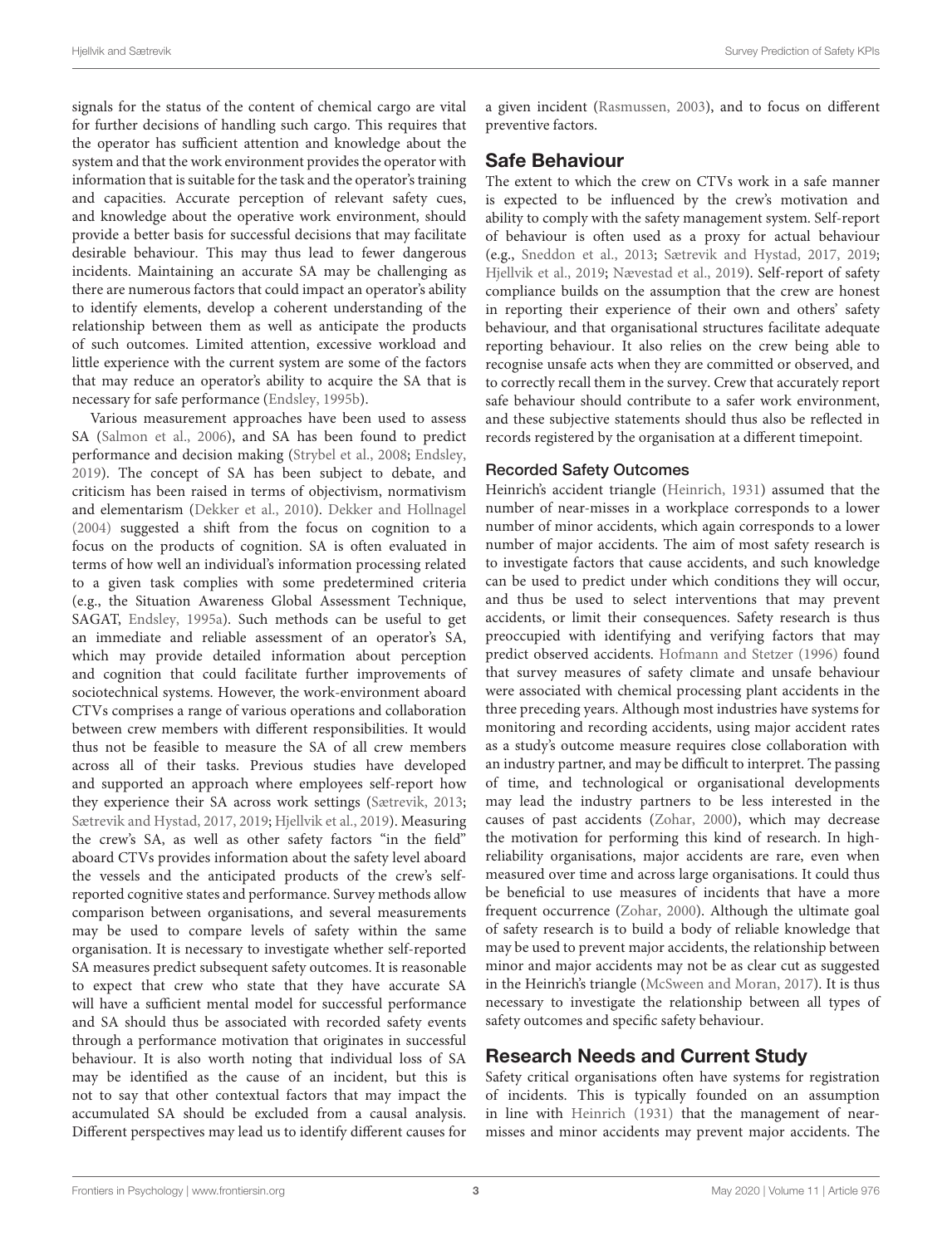aim of the current study was to investigate if self-reported cognitions, attitudes and behaviour are associated with recorded incidents or "near-misses." A previous analysis of self-reported variables in the current dataset [\(Hjellvik et al.,](#page-10-8) [2019\)](#page-10-8) has shown that organisational factors and safety attitudes predict safety behaviour. In that study, the self-reported statements about attitudes, cognition and safety policies were used as indicators for the crew's self-reported safety behaviour. However, self-report of behaviour has been shown to deviate from objective measures of the behaviour [\(Prince et al.,](#page-10-32) [2008\)](#page-10-32). Self-report relies on accurate perception, introspection and recall, but accuracy is difficult to assess without additional measures. Social desirability has been argued to be a common error source in survey research (see e.g., [van de Mortel,](#page-11-2) [2008,](#page-11-2) for a review), and may be described as the tendency that participants have to portray themselves in a more favourable light by exaggerating behaviour that are considered advantageous and lessen negative attributes [\(Edwards,](#page-10-33) [1953;](#page-10-33) [Pedregon et al.,](#page-10-34) [2012\)](#page-10-34). It is thus necessary to investigate if measures of self-reported attitudes and behaviour are reliable and can predict recorded safety outcomes.

The current study builds on the previous analysis of the same dataset [\(Hjellvik et al.,](#page-10-8) [2019\)](#page-10-8). Using the identified relationships from that model, we add accident records in order to arrive at a coherent and clear predictive model for maritime safety. We used individual self-report of attitudes and behaviour (that were the mediators and outcomes in the previous study) as predictors of a ship-owing company's recorded safety outcomes in the twelve months following the survey data collection. The ship-owning company's registration of key performance indicators (KPI) of unwanted incidents were expected to have a relatively high frequency of occurrence. Individual factors such as attitudes, situation awareness and behaviour were tested against these KPIs. The first safety outcome KPI is the recording of unwanted events or acts that have been reported and categorised by the management as incidents that had the potential to trigger accidents or that was categorised as an actual accident ("Number of safety events"). The second safety outcome KPI is the recording of near misses ("Number of reports"). These are the events or conditions that have passed through one or more of the safety-barriers but were terminated before they caused an accident [\(Hopkins,](#page-10-35) [2009\)](#page-10-35). These incidents and reports are expected to indicate the general safety level and may precede large-scale accidents. Such large-scale accidents have disastrous consequences, but for a given company or industry sector they occur so infrequently that they cannot be used as input to manage safety. The respondents in this study were employees in a Norwegian company that owns and manages CTVs operating in Arctic and Baltic waters. While safety research is often concerned with identifying risk factors for accidents, the current study employed a preventive perspective where we wanted to identify protective psychological capacities that may increase the safety of CTVs.

### Hypotheses and Pre-registration

The overview of safety research above indicates that the crew's cognitions, attitudes and behaviour may be associated with actual safety outcomes through various psychological

mechanisms. Positive attitudes to safety may indicate that the crew are motivated and able to maintain safety, which could lead to safer working practises. This leads to the following expectations: "Safety attitude" will be positively associated with "Safe behaviour" (H1a). Further, safety attitudes could lead to fewer accidents and near misses registered in the safety management system due to their motivation to perform work in accordance with the safety management system. One would thus expect "Safety attitude" to be negatively associated with "Number of safety events" (H1b). Positive attitudes may lead to improved safety and thus reduce the number of unsafe situations that the crew identify and report. However, an overly positive safety attitude may also indicate that the crew are complacent to safety issues, which may increase the number of accidents that need to be reported. We thus have a non-directional expectation of an association between "Safety attitude" and "Number of reports" (H1c).

Individuals who perceive, understand and predict safety aspects of their work environment accurately should be better able to work safely. Accurate SA may facilitate work performance and a sense of self-efficacy that may increase behaviour that is compliant with the safety management system. Employees would be motivated to recognise and respond to dangerous situations in their own and others' work, and thus reduce the number of incidents that happen on their vessel. This leads to the expectation that "Situation awareness" will be negatively associated with "Number of safety events" (H2).

Crew members who have positive attitudes to reporting will be more willing to report a given unsafe situation that they observe. However, one may also expect positive reporting attitudes to be an expression of a safety conscious crew and a well-functioning safety management system, which leads to there being fewer unsafe situations to report. We thus have a non-directional expectation of an association between "Reporting attitude" and "Number of reports" (H3).

One may assume that crew who work safely cause fewer unsafe situations to arise, which would lead to fewer accidents on the vessel. We therefore suggest that "Safety behaviour" will be negatively associated with "Number of safety events" (H4).

We may expect that the number of employee reports of incidents correspond to actual number of incidents that occur on the vessel. A positive association could also be due to a less direct route, where the number of reports correspond to an overall safety level, which causes the number of incidents. However, there could also be a more complex relationship, where employees with better reporting attitudes are also more safety conscious, and thus cause fewer actual incidents that need to be reported, thus leading to a negative association. Our final hypothesis is thus a nondirectional expectation for an association between "Number of reports" and "Number of safety events" (H5).

The study was pre-registered on the Open Science Framework<sup>[1](#page-3-0)</sup> in order to contribute to transparent research practices and the necessary research standards for reproducibility and reduction of questionable research practices. Pre-registration of studies contributes to a focus on theory development rather

<span id="page-3-0"></span><sup>1</sup><https://osf.io/cj8fr>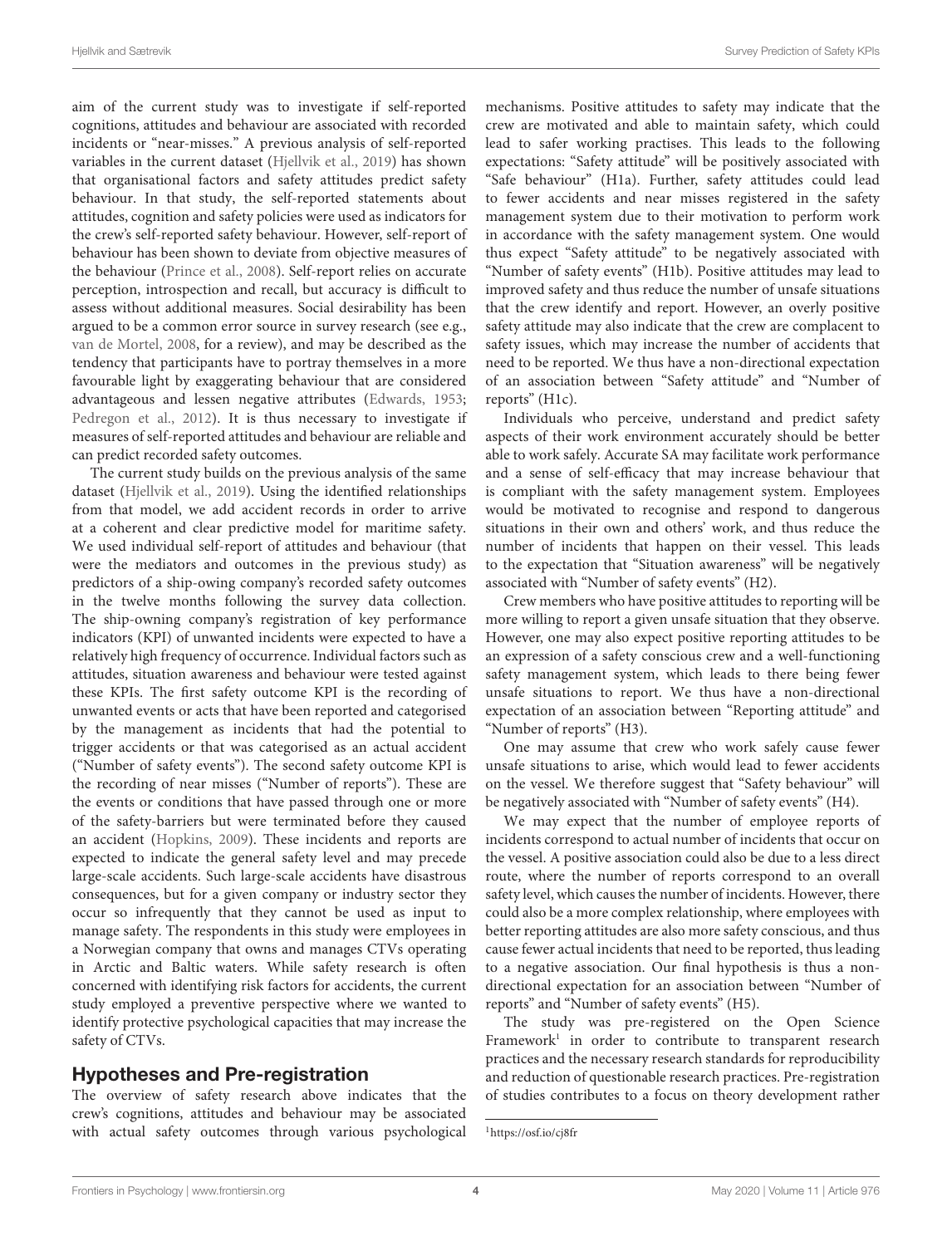

<span id="page-4-0"></span>than significant results, and a sound theory specified a priori increases confidence in results independent of outcome [\(Van](#page-11-3) ['T Veer and Giner-Sorolla,](#page-11-3) [2016\)](#page-11-3). For the current study, we pre-registered the research design with the hypotheses and a complete analysis plan. The pre-registration was performed after the collection of survey data, but before collection of safety outcomes. Associations between survey variables had already been tested at the time of registration. Pre-registrations allows us to make explicit the distinction between confirmatory analyses for hypothesis testing, and more exploratory analyses that further develop the pre-registered hypotheses based on examining the collected data. The pre-registered theoretical model for the confirmatory analyses is depicted in **[Figure 1](#page-4-0)** above.

# MATERIALS AND METHODS

### Measurement

### Procedure

A pen-and-paper survey was sent to all employees working on CTVs in a Norwegian ship-owning company. The company transports chemical cargo in the Arctic and Baltic waters. The surveys were coded to identify responses from the same vessel, and to be able to associate them with subsequent safety outcomes.

The ship-owning company's health, safety, environment and quality (HSEQ) department distributed the surveys to the vessels. The ship-owning company held the code key to associate vessel name with survey code, but the ship-owning company did not receive the completed surveys or dataset. This system ensured that the researchers could not know the name of vessels or their crew, and the ship-owning company could not know the responses of crew members or specific vessels. The manning on the vessels is organised in shifts, and surveys were distributed to approximately 450 employees. The participants did not receive payment for participation, but they were encouraged to participate, and received one reminder to complete the survey. The survey had 122 statements about organisational, interpersonal and individual safety factors. The statements asked for demographic information and the extent to which the participants agreed to statements about safety issues such as the accuracy of their situation awareness, the captain's and shipowning company's ability and willingness to focus on safety, their own safety behaviour and use of safety tools, and the extent to which they express positive safety attitudes. The statements were rated on a 5-point Likert-style scale from "Completely disagree" (1) to "Completely agree" (5). Some of the items were semantically reversed so that a score on "Completely agree" would count against the calculated variable. An overview of all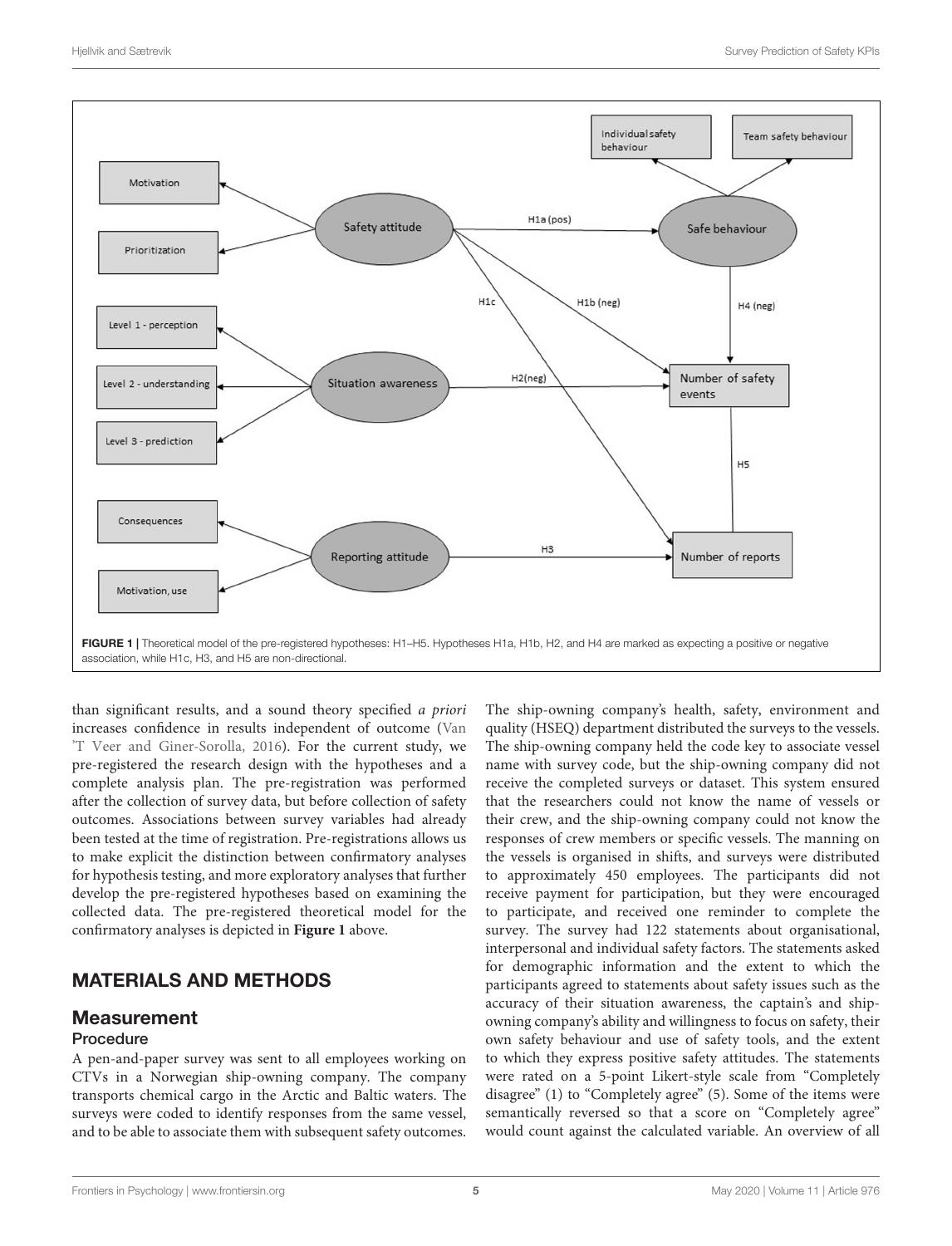items used in the survey is available online<sup>[2](#page-5-0)</sup>, showing which items were reversed and how they assemble to variables and sub-factors.

The data for the outcome variables were registered and collected in the 12 months after the survey data collection was completed. The ship-owning company's safety management system registered the number of reports and incidents that occurred on the CTVs from April 2018 to April 2019. A total of 1540 reports were registered during this period, which corresponds to 4.2 unwanted events per day across the 18 vessels. The data was registered for each vessel code and sent to the researchers to be added to the survey data set. Each crew member was assigned the number of incidents and "near miss" registered to their vessel. To control for the reduced variability in the dataset that this approach led to, analyses were performed with clustering for vessel.

### **Participants**

Three hundred and twenty eight surveys were returned to the researchers (73% of the distributed surveys). Fifteen surveys were removed from the sample due to apparent language issues (e.g., ignoring all reversed items) and blank or identical answers on more than 33% of the items. In accordance with the preregistered analysis, 21 captains were also excluded, resulting in a sample of 292 participants.

The participants worked on deck (59%), in the engine room (31%) and in the galley (10%). There were 11–28 participants from each of the 18 vessels, all male. The participants were primarily from the Philippines (75%) and Latvia (17%), but participants from Russia, Norway, Lithuania and "Other" were also represented. The majority stated that they had worked for the ship-owning company for 5 years or more (60%), but 49% stated that they had worked on the current vessel for less than a year. This indicates that the crew alternate between working on various vessels in the company's fleet. The first page of the survey provided consent information, and participants were informed that the survey was voluntary and anonymous. The project was evaluated by The Norwegian Centre for Research Data (project 56912), prescribing guidelines for the handling of personal data.

#### Variables

"Situation awareness" was measured with 13 statements that describe the perception, comprehension, and assessment of a situation. The items were developed by [Sætrevik](#page-10-25) [\(2013\)](#page-10-25) and represent Endsley's theoretical model [\(Endsley,](#page-10-18) [1995b\)](#page-10-18) where SA has a tripartite division. Items thus represent the extent to which the participant tends to perceive safety-critical cues in their working-situation (level 1), understand contingencies between them (level 2) and predict how safety aspects of the situation will develop over time (level 3). The three levels are sub-levels of SA and level 1 was measured with four items, level 2 was measured with five items and level 3 was measured with four items. A sample item is: "I notice when an unsafe situation is about to arise at my workplace." Higher score on the variable indicates that the participant has accurate SA across various relevant worksettings. Five of the items were semantically reversed in order

to prevent response biases. Raykov's reliability coefficient for SA was 0.78. This is above 0.7 and thus satisfactory for the cut-off of scale reliability for being used in confirmatory factor analysis (CFA) and structural equation modelling (SEM; [Mehmetoglu and](#page-10-36) [Jakobsen,](#page-10-36) [2017\)](#page-10-36).

"Safety attitude" was measured with 13 statements that describe the beliefs, feelings and thoughts the participants may have about safety. The items represent the participant's motivation to follow safety procedures and how they prioritise safety in their day-to-day work. The two subcategories "motivation" and "prioritisation" were measured with nine and four items, respectively. Some of the statements were developed by the researchers and subject matter experts, some of the items were inspired by the ship-owning company's safety campaign and some of the items were from scales developed by [Rundmo](#page-10-37) [\(1994\)](#page-10-37) and [Nielsen et al.](#page-10-38) [\(2013\)](#page-10-38). An example of a negatively phrased item is: "Safety procedures often stand in the way of getting the job done efficiently." Higher score on the variable indicates that the participant has a positive attitude to safety aboard the vessels. Four items were semantically reversed. Raykov's reliability coefficient was 0.56 and thus not satisfying the preferred criteria of 0.7, which may indicate that the items do not represent a unified concept for this sample.

"Reporting attitude" was measured with 12 statements that describe the beliefs, feelings and thoughts the participants may have about the company's reporting system for accidents and "near-misses". The item texts used both terms (as "accidents/near-miss") since the ship-owning company tended to use them in concert in their safety communication with the crew. The scale comprises items related to assumed consequences of reporting, and motivation to use the reporting system and actual use of the reporting system. The subcategories "consequences" and "motivation and use" were measured by eight and three items, respectively. Some of the items were inspired by [Probst](#page-10-39) [and Graso](#page-10-39) [\(2013\)](#page-10-39) and were supplemented by additional items developed through iterative biennial surveys for a different maritime sector (see pre-registration [Sætrevik,](#page-10-40) [2017\)](#page-10-40), as well as through discussions with HSEQ officers for the current industry partner. A higher score on the variable indicates that the participant has positive attitudes to reporting unwanted incidents. Ten items were semantically reversed, and an example of a negatively phrased item is: "Reporting all accidents/nearmisses will not be helpful to increase safety." Raykov's reliability coefficient was 0.83.

"Safe behaviour" was measured with seven statements that describe actions that the crew may perform during their work that has positive or negative impact on safety. Some of the items were from the "Brief safety climate inventory" [\(Nielsen et al.,](#page-10-38) [2013\)](#page-10-38) and supplemented with items developed in collaboration with industry experts to suit the current setting. Four of the items describe how the respondent collaborate with other crew members to maintain safety (team safety behaviour), while three of the items describe how the respondent's own actions are relevant for safety (individual safety behaviour). Higher score on the variable indicates that the participant follows the safety procedures and expectations in their work. Five of the items were semantically reversed. An example of a negatively phrased item

<span id="page-5-0"></span><sup>2</sup><https://osf.io/sfpu5/>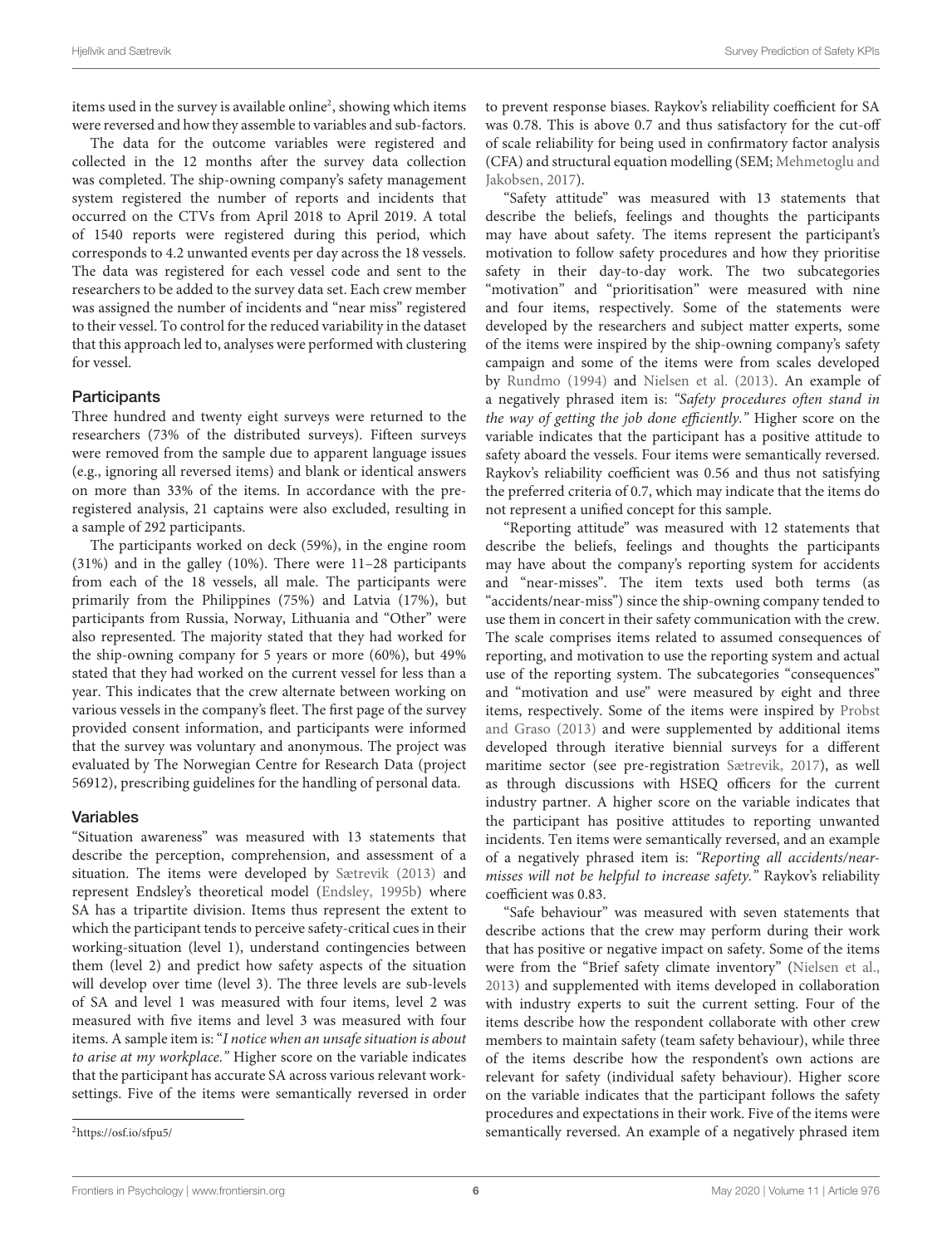

<span id="page-6-0"></span>is: "I sometimes expose myself or others to danger in order to get the job done." Raykov's reliability coefficient was 0.71.

"Safety KPIs" were recorded by the ship-owning company as part of their regular system for monitoring vessel safety by asking crew to report all unwanted incidents and "near-misses." All reports from the vessels were collected in the 12 months after the surveys had been returned to the researchers. Each report was classified by the company as either constituting an actual incident or a "near-miss." Both categories originate from the reports filed by the crew and safety officers that were later classified into the categories by the management based on severity. The number of reports classified as "near-miss" per vessel were used as the "Number of reports" variable for all crew members assigned to that vessel. The remaining reports for the vessel were used as the "Number of incidents" for the crew members on that vessel. While the pre-registration suggested an additional followup analysis where incidents were classified according to severity, examining the recorded KPIs and discussing it with our contacts in the ship-owning company revealed that this was not feasible. In compliance with our pre-registered analysis plan, no outliers were removed from the sample.

### Analyses

Structural equation modelling (SEM) was used to test the preregistered hypotheses of associations between subjective and objective factors (using the gsem module in STATA). The pre-registered confirmatory structural model for testing the hypotheses is shown in **[Figure 1](#page-4-0)**. In addition, an exploratory structural model was tested after reviewing the preliminary analyses and results of the confirmatory model (shown in **[Figure 2](#page-6-0)**).

# RESULTS

### Model Testing

There was a correlation of  $r = 0.76$  between "Safety attitude" and "SA," 0.86 between "Safety attitude" and "Safe behaviour" and 0.68 between "SA" and "Safe behaviour." "Safety attitude" and "Reporting attitude" were separate variables in the pre-registered model but were correlated by 0.96 and may thus be theoretically overlapping. These variables were therefore merged into one "Safety attitude" variable in the exploratory model (see below).

The pre-registered structural model tested the associations between the crew's self-reported statements about safety outcomes with their vessel's actual performance. Results from testing the pre-registered model with and without clustering (see details in the online Supplemental Materials<sup>[3](#page-6-1)</sup>) did not support any of the hypotheses. However, an inspection and discussion with the industry partners revealed that the safety KPIs had been measured somewhat differently from the description in the pre-registration. "Number of safety events" and "Number of

<span id="page-6-1"></span><sup>3</sup><https://osf.io/ks2xr/>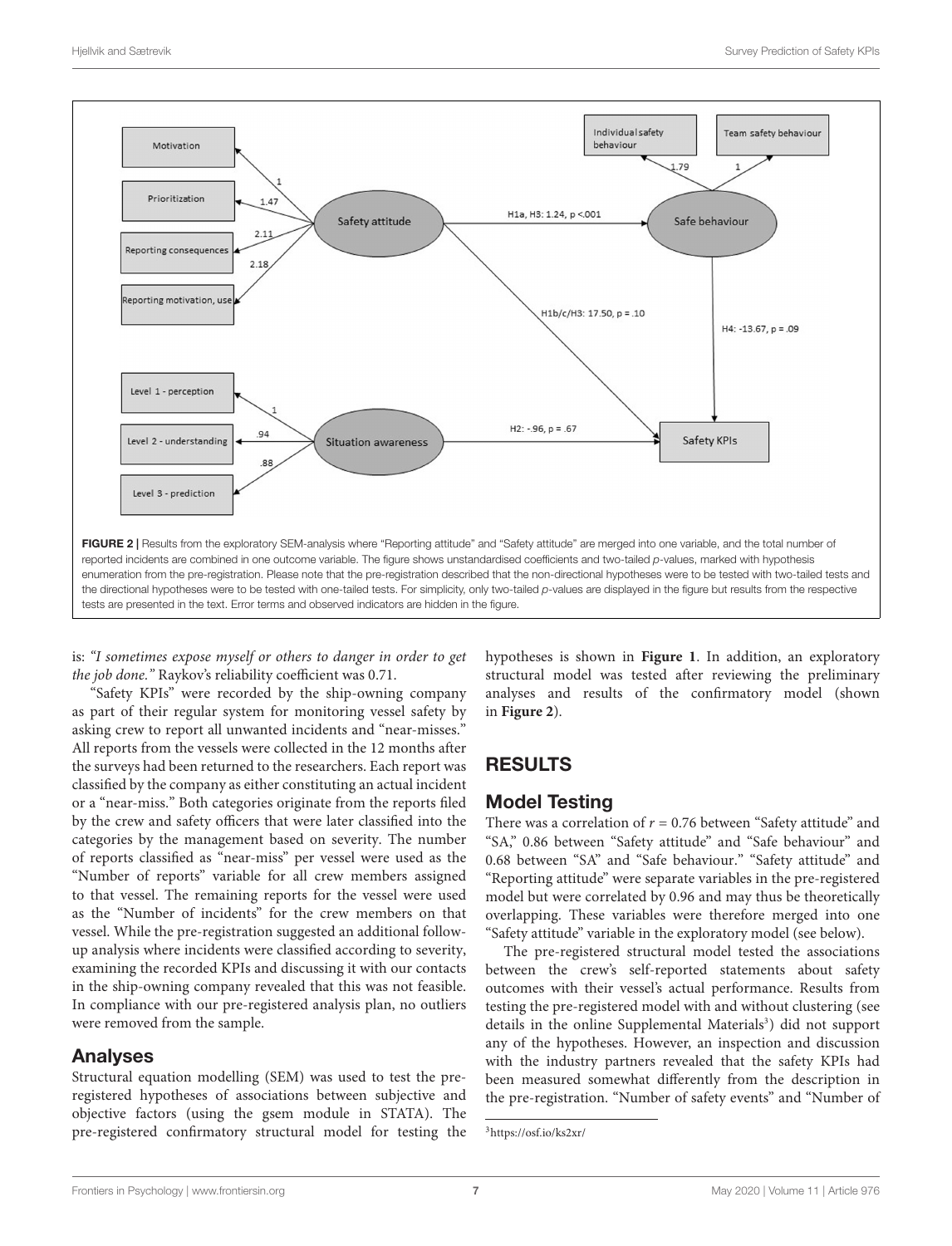reports" were initially expected to be from separate reporting systems, but had in fact originated from the same reports, with a more ambiguous distinction between the two categories. This reduces our confidence that the pre-registered model is the best approach to use the current dataset to answer the pre-registered research questions. Thus, a follow-up exploratory structural model was tested to address this limitation while answering the pre-registered hypotheses H1-H4 (thus excluding H5). The exploratory model is a simplification of the pre-registered model, where "Reporting attitude" and "Safety attitude" are merged into "Safety attitude," and the two types of KPIs are collapsed (see **[Figure 2](#page-6-0)** above). Results with clustering showed SRMR = 0.058 for the CFA and SRMR = 0.06 for the SEM. The pre-registration described that the directed hypotheses were to be tested with one-tailed tests, and the non-directional hypotheses were to be tested with two-tailed tests. Full results and fit indexes for the analysis performed without clustering are available in the Supplementary Material online<sup>[4](#page-7-0)</sup>.

#### Support for H1 and H3

The positive association between "Safety attitude" and "Safe behaviour" (corresponding to H1a and H3 in the pre-registered model) has previously been supported in the current dataset (although previous test did not include reporting attitude items). We therefore do not consider the test to be confirmatory in the current analysis but include it in order to make the current models coherent and to compare this association with the others in the model. H1a and H3 constitute the same association in the exploratory model, and was found to be supported (with twotailed testing). The association indicates that those of the crew who have positive safety and reporting attitudes also perform their work safely.

The exploratory model did not show a significant association between "Safety attitude" and the total number of KPIs (H1', corresponding to H1b/c and H3 in the pre-registered model, twotailed tests were applied as no clear directional hypothesis can be extracted from the pre-registration). This indicates that the crew's reported attitudes to the safety aspects of their work did not impact the number of reports or incidents from their vessel. However, please note that a positive association was significant with one-tailed testing.

### Support for H2

"SA" was not significantly associated with the total number of KPIs in the exploratory model (H2', one-tailed testing in accordance with the pre-registration). This indicates that the measure for crewmembers' accuracy of the crew's perception, comprehension and prediction of the safety aspects of their work did not predict the number of reports or incidents from their vessel.

#### Support for H4

"Safe behaviour" was negatively associated with the total number of KPIs in the exploratory model (H4', significant with one-tailed testing in accordance with the pre-registration). This indicates

that there are fewer incidents on vessels with crew members that state that they follow the safety procedures in their work.

# **DISCUSSION**

### Summary of Results

It has been suggested in the scientific literature that various individual factors influence safety-critical behaviour. These factors are typically measured by self-report but are assumed to impact the objective risk of accidents in the workplace. The present study aimed to test whether self-reported individual factors influence subsequent recorded safety outcomes. Data were collected among the crew employed in a ship-owning company that transports chemical cargo. The crew's self-report of "Safe behaviour" was associated with the ship-owning company's KPIs in the exploratory model, but the remaining hypotheses and the pre-registered model were not supported.

# Association of Survey Measures and Objective Outcomes

### Prediction of Safety Outcomes

As shown in a previous analysis of the self-repoted measures in this dataset [\(Hjellvik et al.,](#page-10-8) [2019\)](#page-10-8), "Safety attitude" was associated with "Safe behaviour" (H1a). This indicates that crew who state that they have positive attitudes to safety also state that they follow procedures and regulations in their work. This association was included in the current analysis model in order to complete the model and allow comparison with the other associations. The remaining associations (H1b – H5) were not supported in the pre-registered model. This indicates that we were not able to predict the independent effects of the crew's evaluation of their attitudes, SA and behaviour aboard the vessels on their vessel's safety outcomes in the following year.

Due to uncertainty regarding how the company measured the KPIs, and in order to better answer some of our pre-registered hypotheses, we additionally tested an exploratory model of the pre-registered hypotheses between survey responses and safety outcomes. Our initial and pre-registered expectation of the shipowning company's reporting system did not correspond to how the system was actually used. As all safety outcomes are reports of unwanted incidents, we found it necessary to collapse both KPIs to a total number of safety outcomes independent of the management's post hoc categorisation of the reports. Further, the two variables "Reporting attitude" and "Safety attitude" were highly correlated. Although there are conceptual differences between what the two constructs were intended to measure, the correlation indicated that the constructs were not differentiated in the current sample, and the variables were therefore merged.

To compensate for the uncertainty in how events were coded and that an arbitrary division of event reports may hide associations, we modified the pre-registered model to an exploratory model where both event types were collapsed into one observed outcome variable. The explorative model showed a negative association between "Safe behaviour" and the combined safety outcomes. This indicates that, in line with the H4 expectation, the crew members that stated that they work safely

<span id="page-7-0"></span><sup>4</sup><https://osf.io/eq9uk/>

[Frontiers in Psychology](https://www.frontiersin.org/journals/psychology) | [www.frontiersin.org](https://www.frontiersin.org/) **8 May 2020 | Volume 11 | [Article 976](https://www.frontiersin.org/journals/psychology#articles)** May 2020 | Volume 11 | Article 976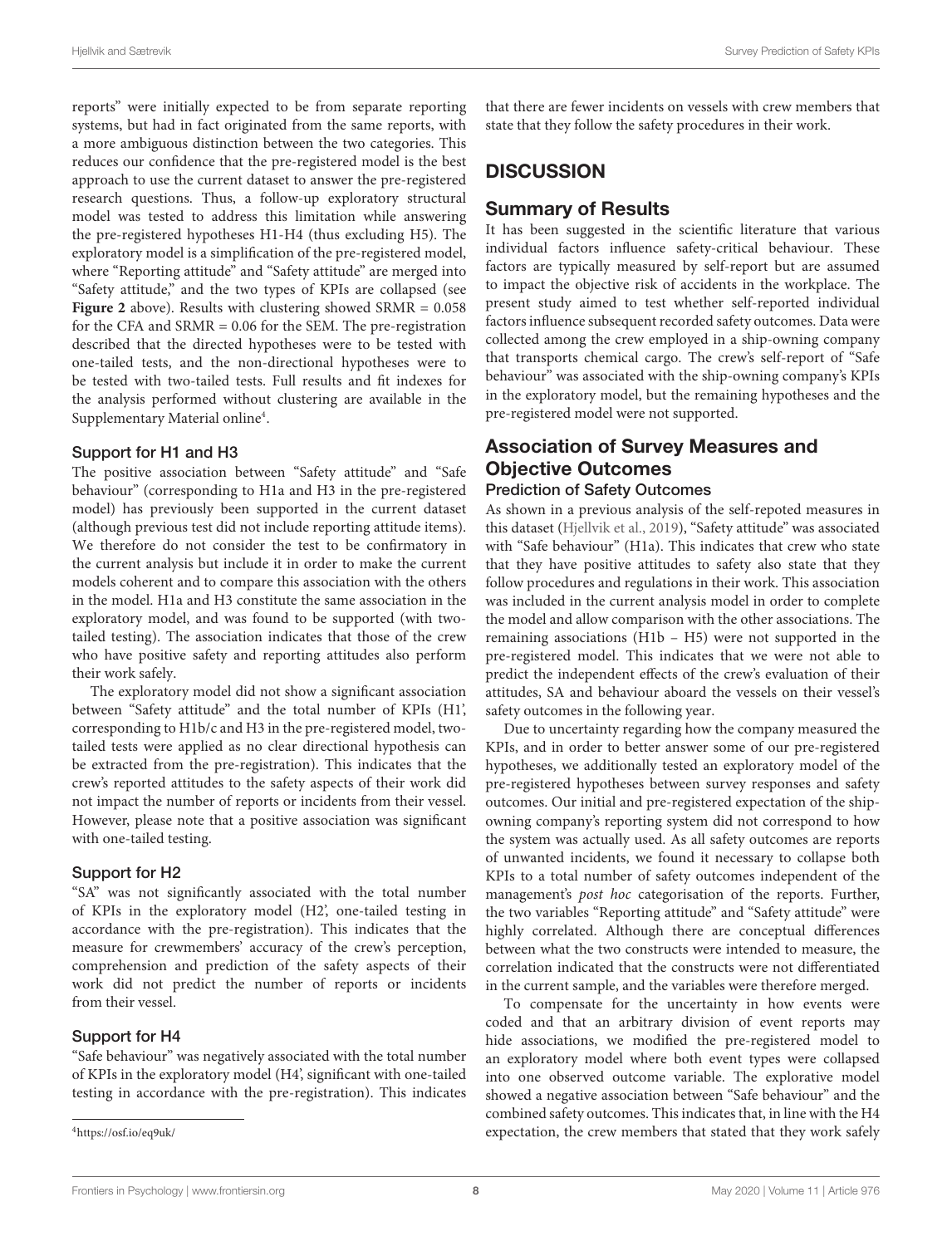had fewer accidents and reports of unwanted incidents on their vessels in the subsequent year. Such a mechanism requires that (1) Crew members can assess and report their safety behaviour, (2) The behaviour has an impact on the safety of the vessel, and (3) The ship-owning company's KPIs are indicators of the level of safety on the vessels. There are few comparable studies in the maritime safety literature, but several studies conducted in other industries have found associations between self-report and registered injuries and accidents [\(Zohar,](#page-11-1) [2000;](#page-11-1) [Glasscock et al.,](#page-10-41) [2006;](#page-10-41) [Zadow et al.,](#page-11-4) [2017\)](#page-11-4).

#### Limitations With the Survey Measure

The other predictors, "SA" and "Safety attitude" were not associated with safety outcomes. As discussed above, previous research has associated SA for a given task with performance on that task (see e.g., [Endsley,](#page-10-21) [2019\)](#page-10-21). It is therefore reasonable to assume that crew members who report that individual and environmental factors allow them to perceive relevant safety elements (level 1 of SA), understand how they are connected (level 2 of SA), and anticipate what the composition of elements could lead to (level 3 of SA) will also perform their work more safely. If a context-general self-report measure is related to aspects of SA and determines the extent to which crew are able to work safely, one may expect it to predict safety outcomes for the vessel. However, limitations with the survey design may have obscured relationships between variables. The current inventory of SA measures the participants' assessment of their SA across work settings and is thus an assessment of how participants think they handle safety in their work in general. This is in contrast to most SA measures, which are related to a specific task with clear evaluation criteria. This difference in measurement approach may be biased by the participants' knowledge, motivation and memory of the safety of their work actions.

We expected individuals who reported positive attitudes to safety management and reporting system to work more safely. Previous research has shown that attitudes are related to behaviour (see e.g., [Ajzen,](#page-9-4) [1991\)](#page-9-4), and attitudes have been shown to partially mediate the relationship between safety climate and safety behaviour [\(Clarke,](#page-10-42) [2010\)](#page-10-42). The relationships have been claimed to be stronger when specific attitudes relate to specific actions [\(Ajzen and Fishbein,](#page-9-5) [1973\)](#page-9-5). This could indicate that reporting attitudes have higher predictive value than safety attitudes, as deciding whether to report a given event or not has a close correspondence to an attitude, while safety attitudes may correspond to several different decisions or actions. As mentioned above, social desirability bias may have contributed to obscure a relationship between attitudes and subsequent safety outcomes in the current study. When using self-report measurement of how the crew prioritises safety, there may be biases to conform to the company's expected safety standard. Although we collaborated with the ship-owning company's personnel department to adapt the survey to be suited for crew with English as a second language, language issues may still have detracted from an accurate measure of attitudes. A prior analysis of the current dataset [\(Hjellvik et al.,](#page-10-8) [2019\)](#page-10-8) revealed that the negatively phrased items had lower average scores than the positively phrased items, which may indicate that the items were not always correctly interpreted. Such factors may have prevented relationships from being identified.

### Limitations With the Safety Outcomes

The lack of significant associations between survey measures and safety outcomes may also be due to the company's KPIs not being reliable measures of the actual safety level. Reports of incidents are assumed to provide knowledge about the level of safety in the workplace, are used to monitor the frequency of undesirable events and to decide how to manage safety [\(Reiman](#page-10-43) [and Pietikäinen,](#page-10-43) [2012\)](#page-10-43). However, as KPIs are reported by the crew and management, various factors may influence how well individuals are able to and are motivated to notice, reflect upon and report an incident accurately<sup>[5](#page-8-0)</sup>. Some organisations set targets for the number of reports the workforce is expected to submit, which may lead to a focus on managing the measure [\(Hopkins,](#page-10-35) [2009\)](#page-10-35), and the crew may become preoccupied with "reporting for the sake of reporting." [Macrae](#page-10-44) [\(2016\)](#page-10-44) highlighted several problems with reporting systems in health care, and stated that reports may be biased by cognitive, social and organisational factors. For instance, various factors could increase reports of some incidents and decrease reports of other, which would detract the reliability of the KPIs as measures of actual safety.

### Limitations With the Concept of Reporting

As described in the Introduction, reporting may have a complex association with actual safety, which makes it challenging to predict the direction of the relationships. More reports of accidents or near-misses could indicate that an unsafe work environment has led to more dangerous situations, but it could also indicate that a more safety-conscious crew are able to recognise risks and motivated to report them. It is possible that both types of mechanisms were active in our setting, which could have cancelled out or confounded any systematic variation between the variables. If vessel or company management formally or informally encourage the vessels to submit a minimum number of reports, it is difficult to know how such encouragement will be interpreted by the crew, and how it affects the reliability of the reports.

### Implications and Further Research

The literature reviewed above has shown that various individual and organisational factors may influence safety behaviour. In the current study, self-reported safety behaviour predicted subsequent safety outcomes, as individuals that work safely have fewer "near-misses" and incidents. This indicates that largescale surveys where employees report their safety-behaviour may be valuable for safety monitoring. Safety management systems should therefore take organisational, individual, interpersonal and socio-technical factors into consideration

<span id="page-8-0"></span><sup>5</sup>We hypothesised that "near-miss" reports would be more influenced by attitudes while events would be more influenced by behaviour, and that it could be informative to examine the relationship between the two types of KPIs. However, since none of the associations were significant, and we are unsure whether the two types of KPIs could be distinctly categorised, it is difficult to draw any conclusions on this matter.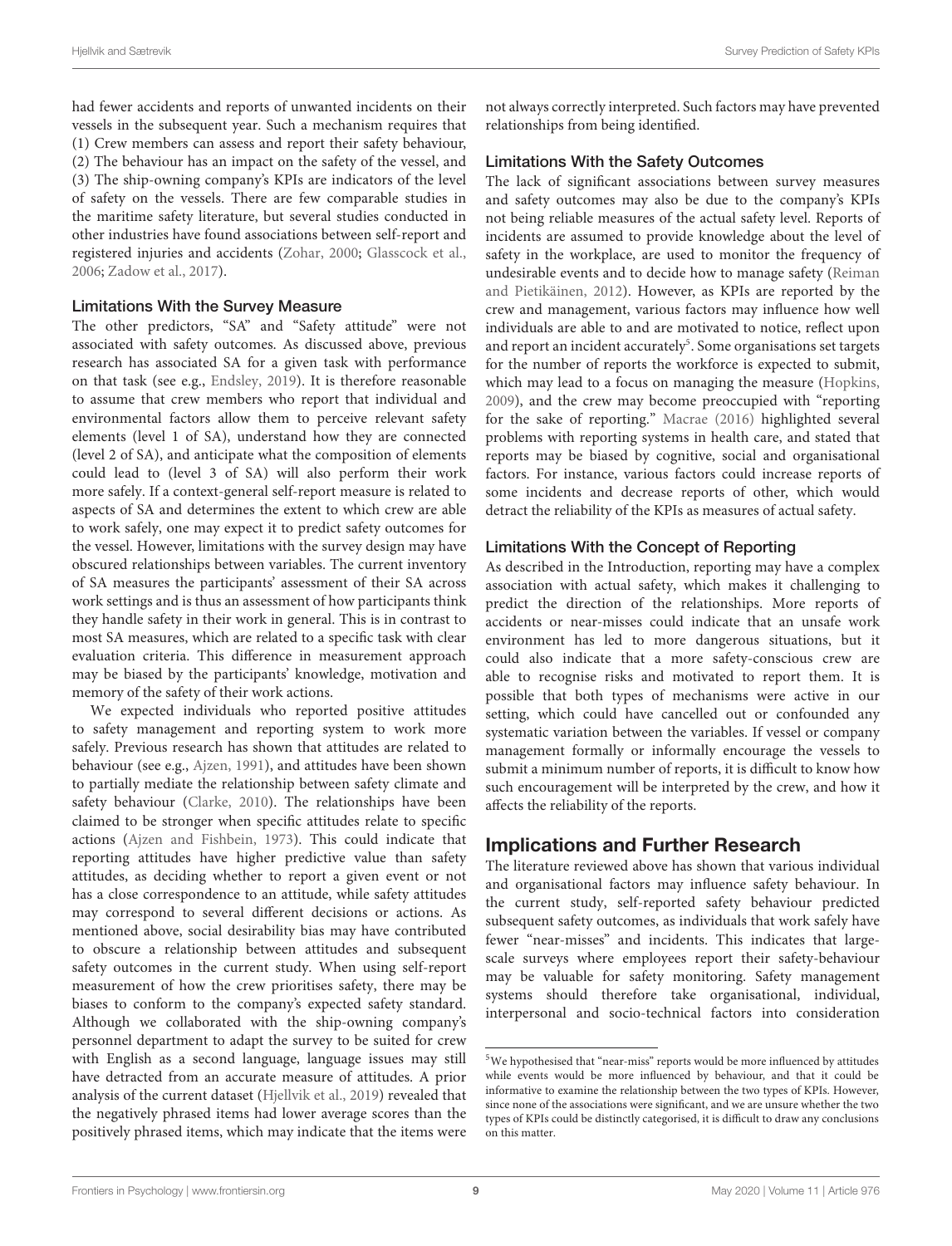through multidisciplinary top-down system approaches [\(Rasmussen,](#page-10-45) [1997;](#page-10-45) [Yemao et al.,](#page-11-5) [2018\)](#page-11-5). Survey studies are not useful to investigate all of the factors in complex systems, but may provide information about specific safety critical aspects. While there will always be variability in human performance, a safety management system that results in employees that are motivated, willing and able to work safely will facilitate beneficial safety outcomes.

While we found support for a relationship between subjective and objective measures when applying an exploratory SEM model, it should be noted that our pre-registered model which distinguished between events and "near-misses" was not supported. This demonstrates how tenuous these relationships may be and emphasises the importance of being able to predict associations with pre-registered hypotheses and analysis methods in order to claim causal relationships. The exploration of data should be clearly delineated from the confirmatory analyses in order to identify relationships that can be reliably reproduced and form a robust basis for safety management policies.

Further studies should continue the investigation of associations between self-reported safety factors and actual unwanted incidents in the maritime industry. The relationship between reporting and accidents needs to be further explored. While this issue is complicated to resolve, it is no less important, since so much safety management research and practice in the maritime industry relies on the assumed relationship between reporting and safety. We suggest that further research on this issue could use reporting attitude measures that are supplemented by other approaches. A possible approach could be to present brief descriptions of hypothetical low-risk situations and ask employees how likely it is that they would report such a case. It could also be beneficial to investigate various other measures of attitudes and cognitive states with actual safety behaviour. Further studies could benefit from including scales that measure biases (such as social desirability) along with measures of subjective and objective data. In addition, a longitudinal design could investigate predictors and outcomes over time. Such designs may provide more reliable information about causal relationships and would provide a stronger foundation for safety management.

### **CONCLUSION**

Reliable empirical knowledge about causal relationships is needed to maintain safety in the maritime industry. The current study builds on the overall assumption that cognition, attitudes and

### **REFERENCES**

- <span id="page-9-4"></span>Ajzen, I. (1991). The theory of planned behavior. Organ. Behav. Hum. Dec. Process. 50, 179–211. [doi: 10.1016/0749-5978\(91\)90020-T](https://doi.org/10.1016/0749-5978(91)90020-T)
- <span id="page-9-5"></span>Ajzen, I., and Fishbein, M. (1973). Attitudinal and normative variables as predictors of specific behavior. J. Pers. Soc. Psychol. 27, 41–57. [doi: 10.1037/h0034440](https://doi.org/10.1037/h0034440)
- <span id="page-9-1"></span>Akyuz, E., and Celik, M. (2015). A methodological extension to human reliability analysis for cargo tank cleaning operation on board chemical tanker ships. Saf. Sci. 75, 146–155. [doi: 10.1016/j.ssci.2015.02.008](https://doi.org/10.1016/j.ssci.2015.02.008)

behaviour predict subsequent safety outcomes on maritime vessels. The results showed an association between self-report of safety behaviour and objective safety outcomes, but there were no associations between the crew's safety attitudes and objective safety outcomes, or between SA and objective safety outcomes. The variables measured are often mentioned as "safety critical," but the current study highlights the importance of designing studies where we can be more certain of the reliability and validity of results. A substantial part of safety research literature in the maritime industry consists of associations between self-reported measures, either cross-sectional or longitudinally, and most of this research does not have a pre-registered transparent process with objective outcomes. Without establishing the external validity of the measures and the relationship to actual safety outcomes, and without being able to control for undeclared exploration of data, it is difficult to say how much confidence we should have in such findings. The current study suggests that such issues should be emphasised in future research.

# DATA AVAILABILITY STATEMENT

The survey, dataset, models and pre-registration can be found online at: [https://osf.io/qfcv3/.](https://osf.io/qfcv3/)

# ETHICS STATEMENT

The studies involving human participants were reviewed and approved by The Norwegian Centre for Research Data. The patients/participants provided their written informed consent to participate in this study.

### AUTHOR CONTRIBUTIONS

BS designed the theoretical model and initiated the data collection. LH was the leading author. LH and BS approved the final manuscript.

### ACKNOWLEDGMENTS

We appreciate the assistance from the Utkilen ship-owning company and the safety managers Roy Håre and Haakon Losnegaard in particular. Sigurd W. Hystad assisted in the analysis work and Randi Elisabeth Hope Aga assisted in the survey development and collection of subjective data.

- <span id="page-9-2"></span>Arslan, O., and Er, I. D. (2008). SWOT analysis for safer carriage of bulk liquid chemicals in tankers. J. Hazard. Mater. 154, 901–913. [doi: 10.1016/j.jhazmat.](https://doi.org/10.1016/j.jhazmat.2007.10.113) [2007.10.113](https://doi.org/10.1016/j.jhazmat.2007.10.113)
- <span id="page-9-3"></span>Celik, M. (2010). Enhancement of occupational health and safety requirements in chemical tanker operations: the case of cargo explosion. Saf. Sci. 48, 195–203. [doi: 10.1016/j.ssci.2009.08.004](https://doi.org/10.1016/j.ssci.2009.08.004)
- <span id="page-9-0"></span>Celik, M., and Cebi, S. (2009). Analytical HFACS for investigating human errors in shipping accidents. Accid. Anal. Prevent. 41, 66–75. [doi: 10.1016/j.aap.2008.09.](https://doi.org/10.1016/j.aap.2008.09.004) [004](https://doi.org/10.1016/j.aap.2008.09.004)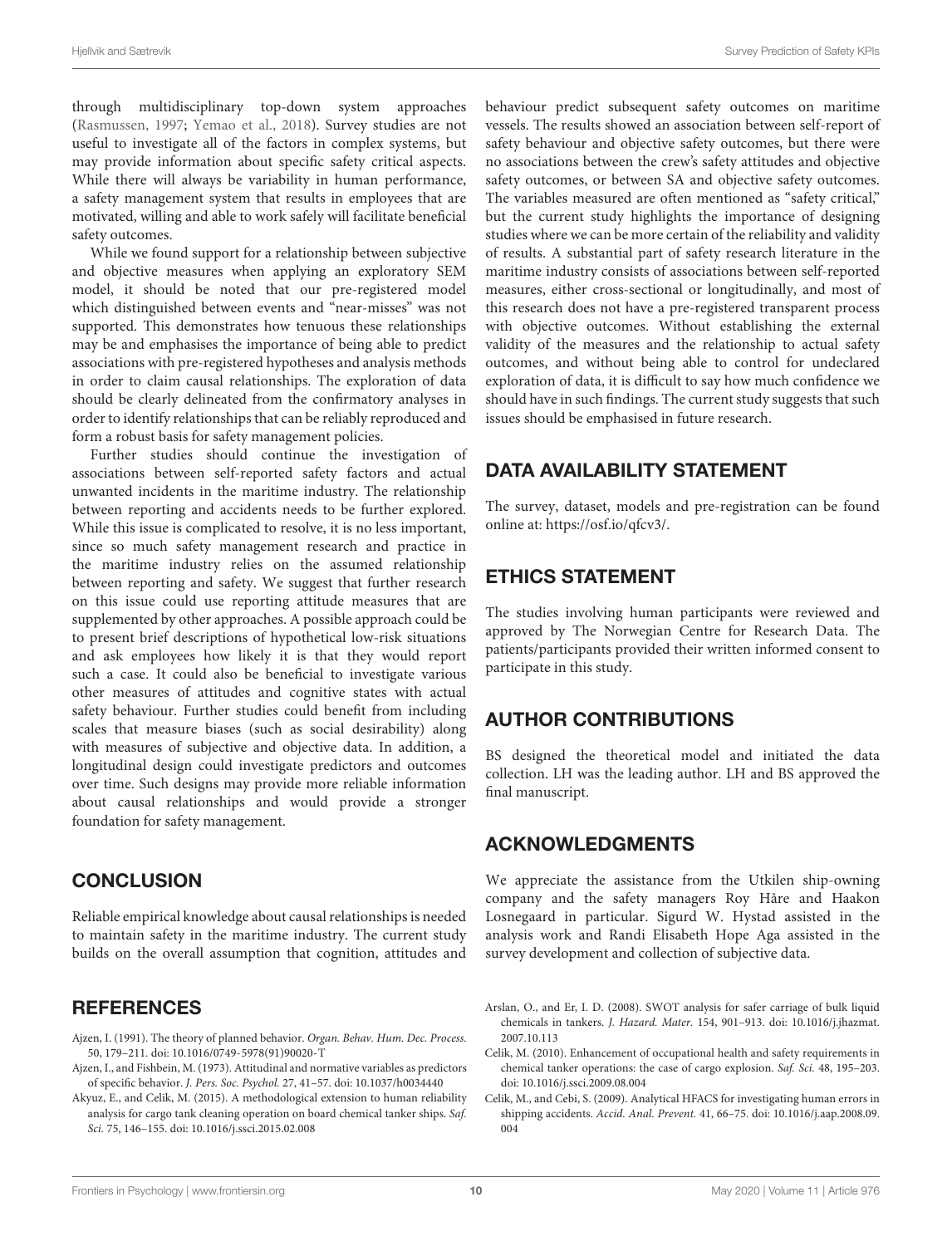- <span id="page-10-9"></span>Chauvin, C. (2011). Human factors and maritime safety. J. Navig. 64, 625–632. [doi: 10.1017/S0373463311000142](https://doi.org/10.1017/S0373463311000142)
- <span id="page-10-1"></span>Chauvin, C., Lardjane, S., Morel, G., Clostermann, J.-P., and Langard, B. (2013). Human and organisational factors in maritime accidents: analysis of collisions at sea using the HFACS. Accid. Anal. Prevent. 59, 26–37. [doi: 10.1016/j.aap.](https://doi.org/10.1016/j.aap.2013.05.006) [2013.05.006](https://doi.org/10.1016/j.aap.2013.05.006)
- <span id="page-10-42"></span>Clarke, S. (2010). An integrative model of safety climate: linking psychological climate and work attitudes to individual safety outcomes using metaanalysis. J. Occup. Organ. Psychol. 83, 553–578. [doi: 10.1348/096317909X45](https://doi.org/10.1348/096317909X452122) [2122](https://doi.org/10.1348/096317909X452122)
- <span id="page-10-12"></span>Cox, S., and Cox, T. (1991). The structure of employee attitudes to safety: a European example. Work Stress 5, 93–106. [doi: 10.1080/0267837910825](https://doi.org/10.1080/02678379108257007) [7007](https://doi.org/10.1080/02678379108257007)
- <span id="page-10-11"></span>Crano, W. D., and Prislin, R. (2006). Attitudes and persuasion. Annu. Rev. Psychol. 57, 345–374. [doi: 10.1146/annurev.psych.57.102904.19](https://doi.org/10.1146/annurev.psych.57.102904.190034) [0034](https://doi.org/10.1146/annurev.psych.57.102904.190034)
- <span id="page-10-2"></span>de Vries, L. (2017). Work as Done? Understanding the practice of sociotechnical work in the maritime domain. J. Cogn. Eng. Dec. Making 11, 270–295. [doi:](https://doi.org/10.1177/1555343417707664) [10.1177/1555343417707664](https://doi.org/10.1177/1555343417707664)
- <span id="page-10-23"></span>Dekker, S., and Hollnagel, E. (2004). Human factors and folk models. Cogn. Technol. Work 6, 79–86. [doi: 10.1007/s10111-003-0136-9](https://doi.org/10.1007/s10111-003-0136-9)
- <span id="page-10-22"></span>Dekker, S. W. A., Hummerdal, D. H., and Smith, K. (2010). Situation awareness: some remaining questions. Theor. Issues Ergon. Sci. 11, 131–135. [doi: 10.1080/](https://doi.org/10.1080/14639220903010092) [14639220903010092](https://doi.org/10.1080/14639220903010092)
- <span id="page-10-10"></span>Ding, S., Han, D. F., Li, X., and Deng, W. (2014). Research of human errors in maritime system. Appl. Mech. Mater. 543, 4194–4197. [doi: 10.4028/www.](https://doi.org/10.4028/www.scientific.net/AMM.543-547.4194) [scientific.net/AMM.543-547.4194](https://doi.org/10.4028/www.scientific.net/AMM.543-547.4194)
- <span id="page-10-14"></span>Donald, I., and Canter, D. (1994). Employee attitudes and safety in the chemical industry. J. Loss Prevent. Process Ind. 7, 203–208. [doi: 10.1016/0950-4230\(94\)](https://doi.org/10.1016/0950-4230(94)80067-7) [80067-7](https://doi.org/10.1016/0950-4230(94)80067-7)
- <span id="page-10-33"></span>Edwards, A. L. (1953). The relationship between the judged desirability of a trait and the probability that the trait will be endorsed. J. Appl. Psychol. 37, 90–93. [doi: 10.1037/h0058073](https://doi.org/10.1037/h0058073)
- <span id="page-10-24"></span>Endsley, M. R. (1995a). Measurement of situation awareness in dynamic systems. Hum. Fact. 37, 65–84. [doi: 10.1518/001872095779049499](https://doi.org/10.1518/001872095779049499)
- <span id="page-10-18"></span>Endsley, M. R. (1995b). Toward a theory of situation awareness in dynamic systems. Hum. Fact. 37, 32–64. [doi: 10.1518/001872095779049543](https://doi.org/10.1518/001872095779049543)
- <span id="page-10-21"></span>Endsley, M. R. (2019). A systematic review and meta-analysis of direct objective measures of situation awareness: a comparison of SAGAT and SPAM. Hum. Fact. [Epub ahead of print]. [doi: 10.1177/0018720819875376](https://doi.org/10.1177/0018720819875376)
- <span id="page-10-5"></span>Fenstad, J., Dahl, Ø., and Kongsvik, T. (2016). Shipboard safety: exploring organizational and regulatory factors. Mar. Policy Manag. 43, 552–568. [doi:](https://doi.org/10.1080/03088839.2016.1154993) [10.1080/03088839.2016.1154993](https://doi.org/10.1080/03088839.2016.1154993)
- <span id="page-10-41"></span>Glasscock, D. J., Rasmussen, K., Carstensen, O., and Hansen, O. N. (2006). Psychosocial factors and safety behaviour as predictors of accidental work injuries in farming. Work Stress 20, 173–189. [doi: 10.1080/02678370600879724](https://doi.org/10.1080/02678370600879724)
- <span id="page-10-29"></span>Heinrich, H. W. (1931). Industrial Accident Prevention. A Scientific Approach. New York, NY: McGraw-Hill.
- <span id="page-10-0"></span>Hetherington, C., Flin, R., and Mearns, K. (2006). Safety in shipping: the human element. J. Saf. Res. 37, 401–411. [doi: 10.1016/j.jsr.2006.04.007](https://doi.org/10.1016/j.jsr.2006.04.007)
- <span id="page-10-8"></span>Hjellvik, L. R., Aga, R. E. H., and Sætrevik, B. (2019). Organizational and individual safety factors in work on chemical tanker vessels. PsyArXiv [preprint]. [doi:](https://doi.org/10.31234/osf.io/szr3f.) [10.31234/osf.io/szr3f.](https://doi.org/10.31234/osf.io/szr3f.)
- <span id="page-10-30"></span>Hofmann, D. A., and Stetzer, A. (1996). A cross-level investigation of factors influencing unsafe behaviors and accidents. Pers. Psychol. 49, 307–339.
- <span id="page-10-35"></span>Hopkins, A. (2009). Thinking about process safety indicators. Saf. Sci. 47, 460–465. [doi: 10.1016/j.ssci.2007.12.006](https://doi.org/10.1016/j.ssci.2007.12.006)
- <span id="page-10-4"></span>Lu, C.-S., and Tsai, C.-L. (2010). The effect of safety climate on seafarers' safety behaviors in container shipping. Accid. Anal. Prevent. 42, 1999–2006. [doi: 10.](https://doi.org/10.1016/j.aap.2010.06.008) [1016/j.aap.2010.06.008](https://doi.org/10.1016/j.aap.2010.06.008)
- <span id="page-10-44"></span>Macrae, C. (2016). The problem with incident reporting. BMJ Qual. Saf. 25, 71–75.
- <span id="page-10-31"></span>McSween, T., and Moran, D. J. (2017). Assessing and preventing serious incidents with behavioral science: enhancing heinrich's triangle for the 21st Century. J. Organ. Behav. Manag. 37, 283–300. [doi: 10.1080/01608061.2017.13](https://doi.org/10.1080/01608061.2017.1340923) [40923](https://doi.org/10.1080/01608061.2017.1340923)
- <span id="page-10-36"></span>Mehmetoglu, M., and Jakobsen, T. G. (2017). Applied Statistics Using Stata: A Guide for the Social Sciences. London: Sage.
- <span id="page-10-38"></span>Nielsen, M. B., Eid, J., Hystad, S., Sætrevik, B., and Saus, E. (2013). A brief safety climate inventory for petro-maritime organizations. Saf. Sci. 58, 81–88. [doi:](https://doi.org/10.1016/j.ssci.2013.04.002) [10.1016/j.ssci.2013.04.002](https://doi.org/10.1016/j.ssci.2013.04.002)
- <span id="page-10-7"></span>Nævestad, T.-O., Phillips, R. O., Størkersen, K. V., Laiou, A., and Yannis, G. (2019). Safety culture in maritime transport in Norway and Greece: exploring national, sectorial and organizational influences on unsafe behaviours and work accidents. Mar. Policy 99, 1–13. [doi: 10.1016/j.marpol.2018.](https://doi.org/10.1016/j.marpol.2018.10.001) [10.001](https://doi.org/10.1016/j.marpol.2018.10.001)
- <span id="page-10-3"></span>Patriarca, R., and Bergström, J. (2017). Modelling complexity in everyday operations: functional resonance in maritime mooring at quay. Cogn. Technol. Work 19, 711–729. [doi: 10.1007/s10111-017-](https://doi.org/10.1007/s10111-017-0426-2) [0426-2](https://doi.org/10.1007/s10111-017-0426-2)
- <span id="page-10-34"></span>Pedregon, C. A., Farley, R. L., Davis, A., Wood, J. M., and Clark, R. D. (2012). Social desirability, personality questionnaires, and the "better than average" effect. Pers. Individ. Diff. 52, 213–217. [doi: 10.1016/j.paid.2011.](https://doi.org/10.1016/j.paid.2011.10.022) [10.022](https://doi.org/10.1016/j.paid.2011.10.022)
- <span id="page-10-17"></span>Pfeiffer, Y., Manser, T., and Wehner, T. (2010). Conceptualising barriers to incident reporting: a psychological framework. Qual. Saf. Health Care 19:e60. [doi: 10.](https://doi.org/10.1136/qshc.2008.030445) [1136/qshc.2008.030445](https://doi.org/10.1136/qshc.2008.030445)
- <span id="page-10-32"></span>Prince, S. A., Adamo, K. B., Hamel, M. E., Hardt, J., Connor, G. S., and Tremblay, M. (2008). A comparison of direct versus self-report measures for assessing physical activity in adults: a systematic review. Int. J. Behav. Nutr. Phys. Act. 5:56. [doi: 10.1186/1479-5868-5-56](https://doi.org/10.1186/1479-5868-5-56)
- <span id="page-10-39"></span>Probst, T. M., and Graso, M. (2013). Pressure to produce=pressure to reduce accident reporting? Accid. Anal. Prevent. 59, 580–587. [doi: 10.1016/j.aap.2013.](https://doi.org/10.1016/j.aap.2013.07.020) [07.020](https://doi.org/10.1016/j.aap.2013.07.020)
- <span id="page-10-45"></span>Rasmussen, J. (1997). Risk management in a dynamic society: a modelling problem. Saf. Sci. 27, 183–213. [doi: 10.1016/S0925-7535\(97\)00052-0](https://doi.org/10.1016/S0925-7535(97)00052-0)
- <span id="page-10-27"></span>Rasmussen, J. (2003). The role of error in organizing behaviour. Qual. Saf. Health Care 12, 377–383. [doi: 10.1136/qhc.12.5.377](https://doi.org/10.1136/qhc.12.5.377)
- <span id="page-10-43"></span>Reiman, T., and Pietikäinen, E. (2012). Leading indicators of system safety – Monitoring and driving the organizational safety potential. Saf. Sci. 50, 1993-2000. [doi: 10.1016/j.ssci.2011.07.015](https://doi.org/10.1016/j.ssci.2011.07.015)
- <span id="page-10-37"></span>Rundmo, T. (1994). Associations between safety and contingency measures and occupational accidents on offshore petroleum platforms. Scand. J. Work Environ. Health 20, 128–131. [doi: 10.5271/sjweh.1421](https://doi.org/10.5271/sjweh.1421)
- <span id="page-10-15"></span>Rundmo, T., and Hale, A. R. (2003). Managers' attitudes towards safety and accident prevention. Saf. Sci. 41, 557–574. [doi: 10.1016/S0925-7535\(01\)](https://doi.org/10.1016/S0925-7535(01)00091-1) [00091-1](https://doi.org/10.1016/S0925-7535(01)00091-1)
- <span id="page-10-19"></span>Salmon, P., Stanton, N., Walker, G., and Green, D. (2006). Situation awareness measurement: a review of applicability for C4i environments. Appl. Ergon. 37, 225–238. [doi: 10.1016/j.apergo.2005.02.001](https://doi.org/10.1016/j.apergo.2005.02.001)
- <span id="page-10-6"></span>Sandhåland, H., Oltedal, H. A., Hystad, S. W., and Eid, J. (2017). Effects of leadership style and psychological job demands on situation awareness and the willingness to take a risk: a survey of selected offshore vessels. Saf. Sci. 93, 178–186. [doi: 10.1016/j.ssci.2016.12.004](https://doi.org/10.1016/j.ssci.2016.12.004)
- <span id="page-10-13"></span>Sexton, J., Helmreich, R., Neilands, T., Rowan, K., Vella, K., Boyden, J., et al. (2006). The safety attitudes questionnaire: psychometric properties, benchmarking data, and emerging research. BMC Health Services Res. 6:44. [doi: 10.1186/1472-](https://doi.org/10.1186/1472-6963-6-44) [6963-6-44](https://doi.org/10.1186/1472-6963-6-44)
- <span id="page-10-28"></span>Sneddon, A., Mearns, K., and Flin, R. (2013). Stress, fatigue, situation awareness and safety in offshore drilling crews. Saf. Sci. 56, 80–88. [doi: 10.1016/j.ssci.2012.](https://doi.org/10.1016/j.ssci.2012.05.027) [05.027](https://doi.org/10.1016/j.ssci.2012.05.027)
- <span id="page-10-16"></span>Storgård, J., Erdogan, I., Lappalainen, J., and Tapaninen, U. (2012). Developing incident and near miss reporting in the maritime industry–a case study on the Baltic Sea. Proc. Soc. Behav. Sci. 48, 1010–1021. [doi: 10.1016/j.sbspro.2012.06.](https://doi.org/10.1016/j.sbspro.2012.06.1078) [1078](https://doi.org/10.1016/j.sbspro.2012.06.1078)
- <span id="page-10-20"></span>Strybel, T. Z., Vu, K.-P. L., Kraft, J., and Minakata, K. (2008). Assessing the situation awareness of pilots engaged in self spacing. Proc. Hum. Fact. Ergon. Soc. Annu. Meet. 52, 11–15. [doi: 10.1177/154193120805200104](https://doi.org/10.1177/154193120805200104)
- <span id="page-10-25"></span>Sætrevik, B. (2013). Developing a context-general self-report approach to measuring three-level situation awareness. Int. Marit. Health 64, 66–71.
- <span id="page-10-40"></span>Sætrevik, B. (2017). Reporting Attitudes and Determinants of Incident Reporting [Pre-registration]. Available online at: [osf.io/z6gdq](http://osf.io/z6gdq)
- <span id="page-10-26"></span>Sætrevik, B., and Hystad, S. W. (2017). Situation awareness as a determinant for unsafe actions and subjective risk assessment on offshore attendant vessels. Saf. Sci. 93, 214–221. [doi: 10.1016/j.ssci.2016.](https://doi.org/10.1016/j.ssci.2016.12.012) [12.012](https://doi.org/10.1016/j.ssci.2016.12.012)